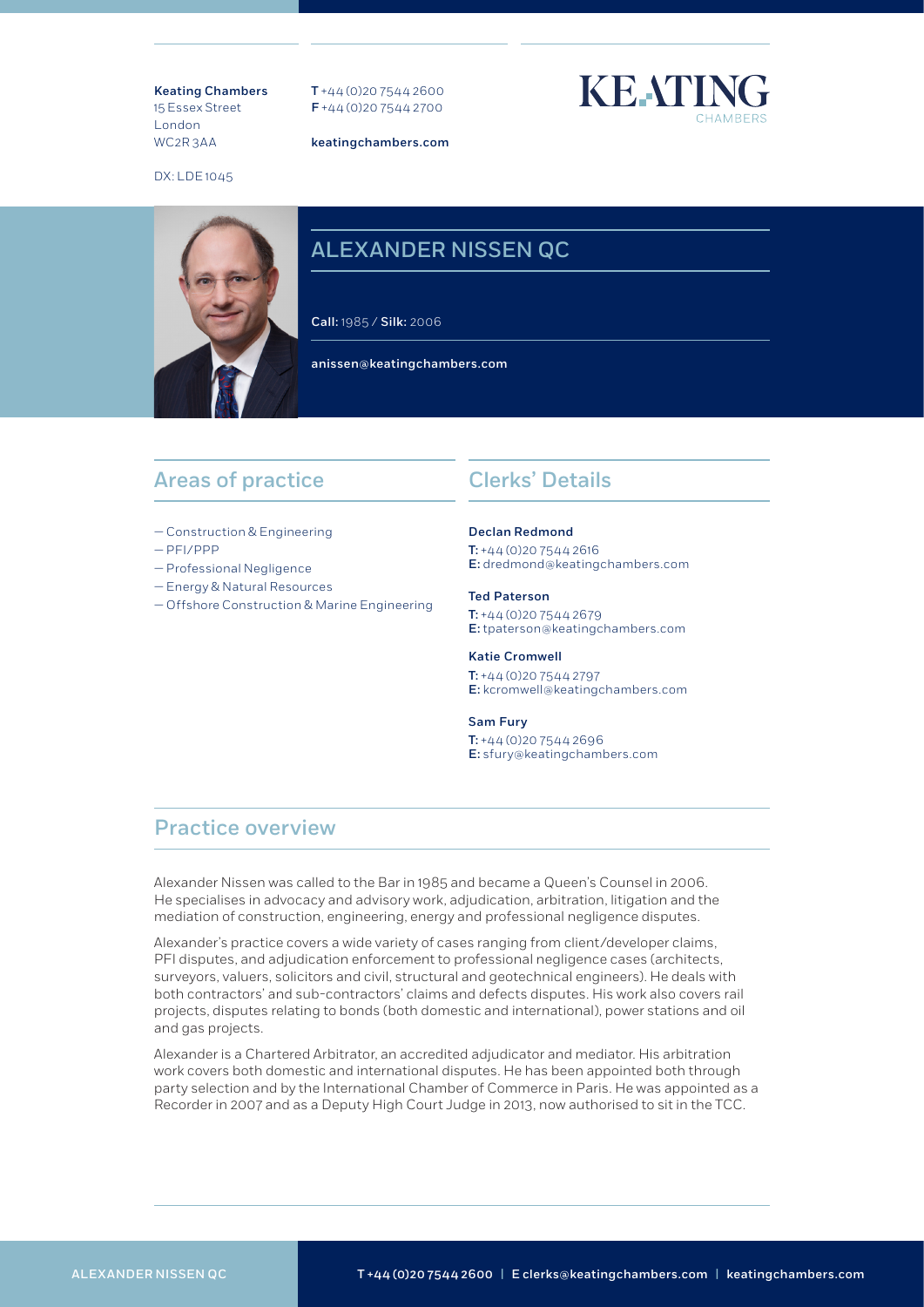## Recent Cases

#### **Construction & Engineering**

- Advised energy services supplier in relation to contract for the provision of heating and cooling services to the Olympic Park and neighbouring shopping centre.
- Advised contractor in relation to delay claim in respect of contract for provision of upgraded railway line.
- Acted in adjudication in respect of a £22m claim for failure to serve Pay Less Notice.
- Acted in Part 8 claim in respect of dispute over periodic payments under amended JCT Contract: (Grove Developments v Balfour Beatty).
- Acted in £15m adjudication in respect of a disputed Side Agreement to a JCT Contract.
- Acted in adjudication in respect of a claim for an extension of time of 54 weeks and £10m loss and expense for the construction of a prestigious hotel.
- Advised client in relation to £12m claim for variations on a rail station project pursuant to ICE Conditions of Contract.
- Advised in relation to claims for extensions of time on a hotel project in the Caribbean.
- Acted in litigation in respect of the egal effect of expert determination clause.
- Acted in multi party litigation for tenant in relation to substantial defects claim at warehouse premises (claim circa £130m). (Accolade Wines Ltd v Volkerfitzpatrick and ors.).
- Acted in litigation for apartment owners in relation to a claim under the Defective Premises Act against the contractor (claim circa £35m). (Rendlesham Estates plc v Barr [2015] BLR 37).
- Advised contractor in relation to liability following extensive fire in local authority tower block (£30m).

# *"Very thorough and conscientious, he shows great attention to detail"..."A go-to silk with a calm and reassuring manner, who is very commercial in his advice."*

### Chambers & Partners, 2015

### **PFI/PPP**

- Advised Hospital Trust in respect of £10m defects claim against Project Co.
- Advised Project Co in respect of Unavailability Dispute on a significant public building.
- Advised on Notice of Default in respect of Project Agreement for the provision of Waste Management Services.
- Advised on breach of performance standards and reporting obligations in respect of contract for the provision of Waste Management Services.
- Acted in adjudication in respect of payment dispute over Deductions and reporting issues at a hospital.
- Acted for Project Co in respect of dispute concerning Unavailability at school premises caused by an alleged design and construction defect.
- Acted in adjudication in dispute over provision of catering services at PFI hospital.
- Dispute over scope of responsibility for maintenance services in relation to a hospital.
- Payment and termination dispute in relation to the provision of facilities management services at various healthcare facilities, leading to a series of multiple adjudications.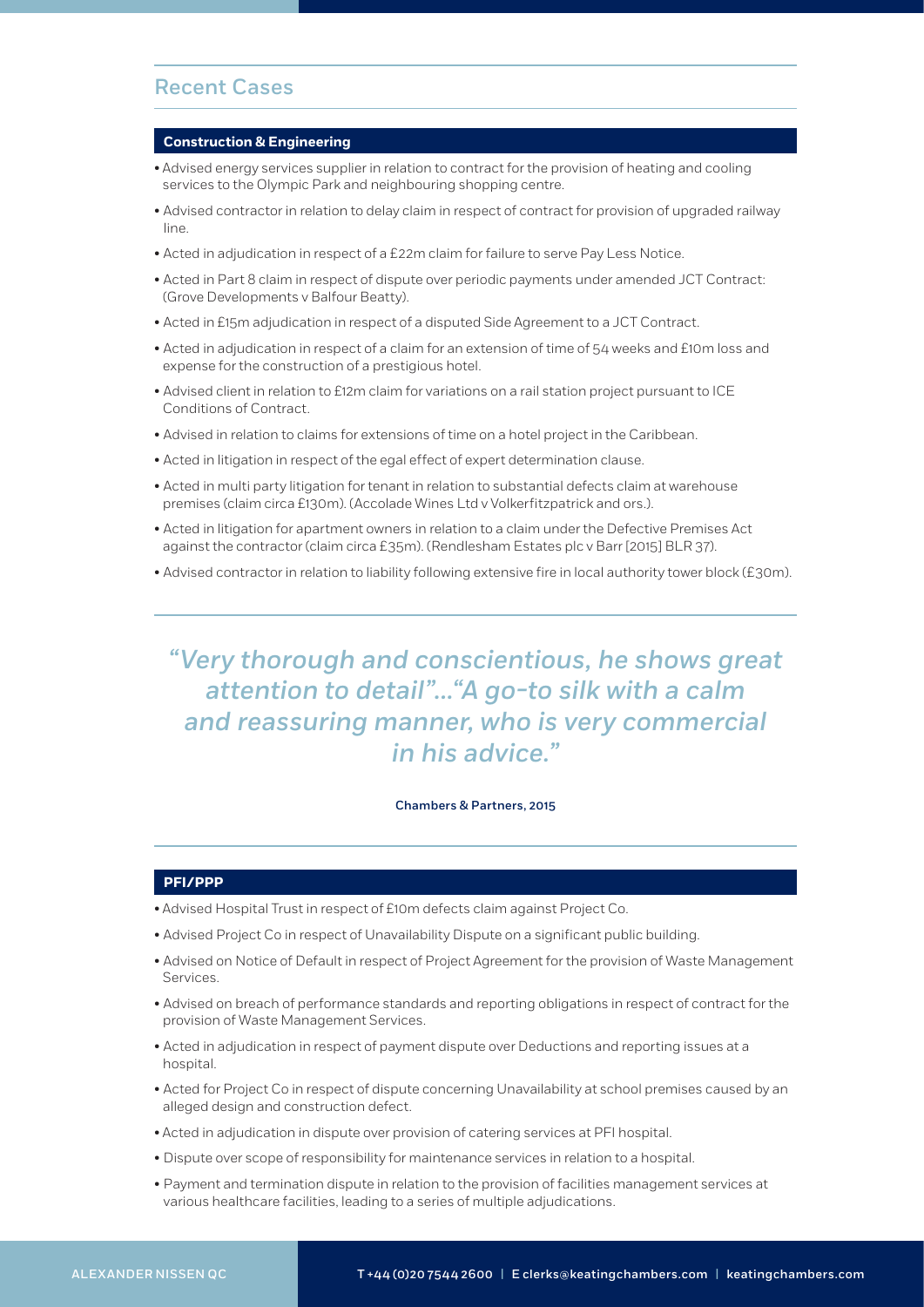• Dispute over calculation of payment due in relation to a contract for the provisional of operational and maintenance services at a hospital.

### **Professional Negligence**

- Acted for client in respect of TCC proceedings for negligent design of forecourt at vehicle servicing depot.
- Acted for client in respect of claim for negligent design and supervision by an architect of multiple properties at a housing estate.
- Acted for client in respect of claim for negligent roof design of new University building.
- In litigation, acted for consultant sued in respect of design of a road (£12m).
- In litigation, acted for client in respect of negligent valuation / certification claims against project manager and QS.
- In litigation, acted for civil engineer sued for £6m in respect of claim for defectively designed commercial premises which were the subject of heave.
- In litigation, acted for quantity surveyor sued for £14m in respect of negligent procurement and valuation.
- In arbitration proceedings, acted for contractor/designer on design and build project in which the client sued for the cost of demolishing and rebuilding industrial premises due to settlement conditions. Subsequently acted for contractor in passing on claim to the structural engineers in proceedings before the TCC.

# *"He will turn stuff around at very short notice, and is very easy to work with."*

### Chambers & Partners, 2015

### **Energy & Natural Resources**

- Advised client in respect of arbitration claim concerning plant designed and constructed under I Chem E contract.
- Acted for subcontractor in arbitration proceedings in relation to £16m final account claim for civil engineering works at power station.
- Acted for company engaged in commercial exploitation of natural gas produced at landfill site in relation to proposed claim circa £20m.
- Acted for contractor in respect of claim for installation of wind turbines in Scotland.
- Acted for contractor in respect of arbitration claims for work done at mineral sands extraction process plant and associated sub-station works in Mozambique.
- Acted for employer on £2m adjudication dispute relating to the installation of a gas pipeline.
- Acted for contractor in respect of dispute concerning the installation of an energy from waste facility, including claim for £16m liquidated damages.
- Acted for contractor in respect of dispute concerning conversion of wood to energy plant.
- Acted for contractor in TCC litigation concerning £4.5m claim in respect of the design and construction of a petroleum complex in Qatar.
- Acted for contractor in respect of loss and expense claim for work done at a power station.
- Acted for contractor in ICC arbitration claim relating to a power station in the Far East. The dispute concerned claims for additional costs, extensions of time and defective work. Value of US\$100m.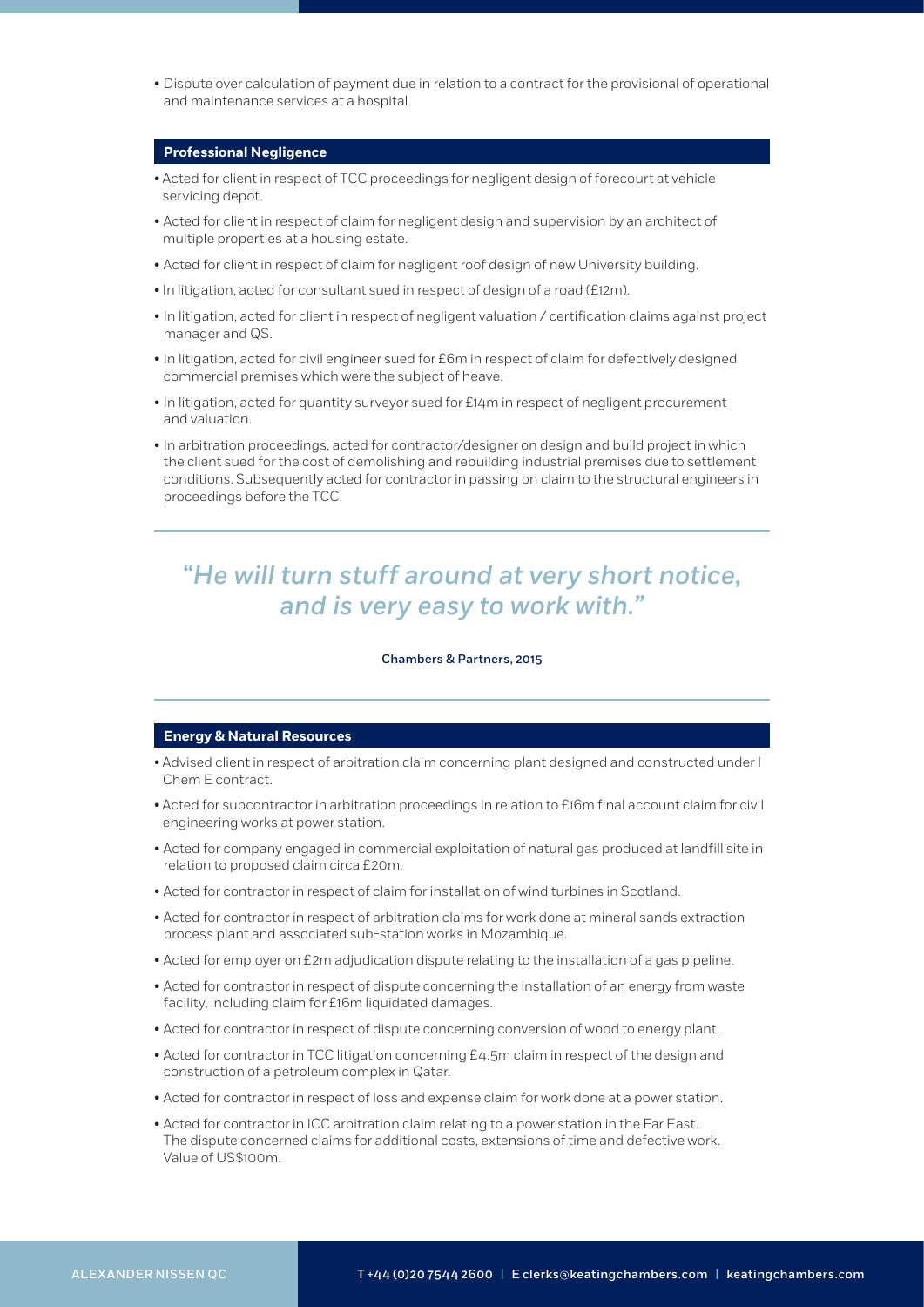# *"Exceptionally bright."*

#### Legal 500, 2011

### **Offshore Construction & Marine Engineering**

- Acted for subsea services provider in respect of claim for accidental damage costs of £15m.
- Acted for Korean shipbuilder in connection with claim for delay relating to a semi submersible drilling rig (\$100m).
- Acted for party in connection with late delivery of vessel for use in North Sea.
- Acted for party in connection with claims (value circa £100m) under EPC contract for delivery of topsides, process and utility equipment.
- Acted for party in connection with diving services contract in North Sea.
- Acted in a matter regarding the installation, commissioning and post delivery of the two main propulsion thrusters fitted to a cable repair vessel.

# Examples of Tribunal Appointments

- As Deputy High Court Judge in the TCC in respect of professional negligence claim concerning the scope of contractual and tortious duties (*Burgess v Lejonvarn* [2016] TCLR 3, [2016] 164 Con LR 165 and [2016] All ER (D) 132).
- As Deputy High Court Judge in the TCC in respect of dispute over expert evidence in claim against quantity surveyors (*Wattret v Thomas Sands Consulting Ltd* [2016] BLR 104 and [2016] PNLR 15).
- Appointed as party nominated arbitrator on ICC arbitration in respect of cladding dispute on a development in Kazakhstan.
- Appointed by the ICC in respect of a dispute over fees for services relating to a project for the construction of a road in Qatar.
- Appointed as party nominated arbitrator on LCIA arbitration in relation to extension of time and associated claims on a pipework project in the Caribbean.
- Appointed as party nominated arbitrator on ICC arbitration in respect of a US \$100m dispute over the construction of a hotel in Azerbaijan.
- Appointed as party nominated arbitrator on ICC arbitration in respect of a dispute over the price for supply of gas supplied by Swiss Company to Italian purchaser.
- Appointed as party nominated arbitrator on DIAC arbitration in respect of late completion of a substantial development project.
- Appointed as party nominated arbitrator on DIAC arbitration in respect of dispute concerning termination, extensions of time and costs of major City Expansion Scheme.
- Appointed as sole arbitrator by the ICC in respect of a dispute concerning termination of a shareholder's agreement in Nigeria.
- Appointed as arbitrator by Supreme Court of Turks and Caicos to determine dispute between contractor and hotel developer in Turks and Caicos.
- Appointed as sole arbitrator by the ICC in connection with a dispute concerning the audit of records on a project for the production and delivery of two off-shore production structures, production decks and related equipment in the Black Sea.
- Appointed by the parties as sole arbitrator in a £14m dispute relating to design manufacture, delivery, erection and commissioning of a bio diesel and glycerine production plant.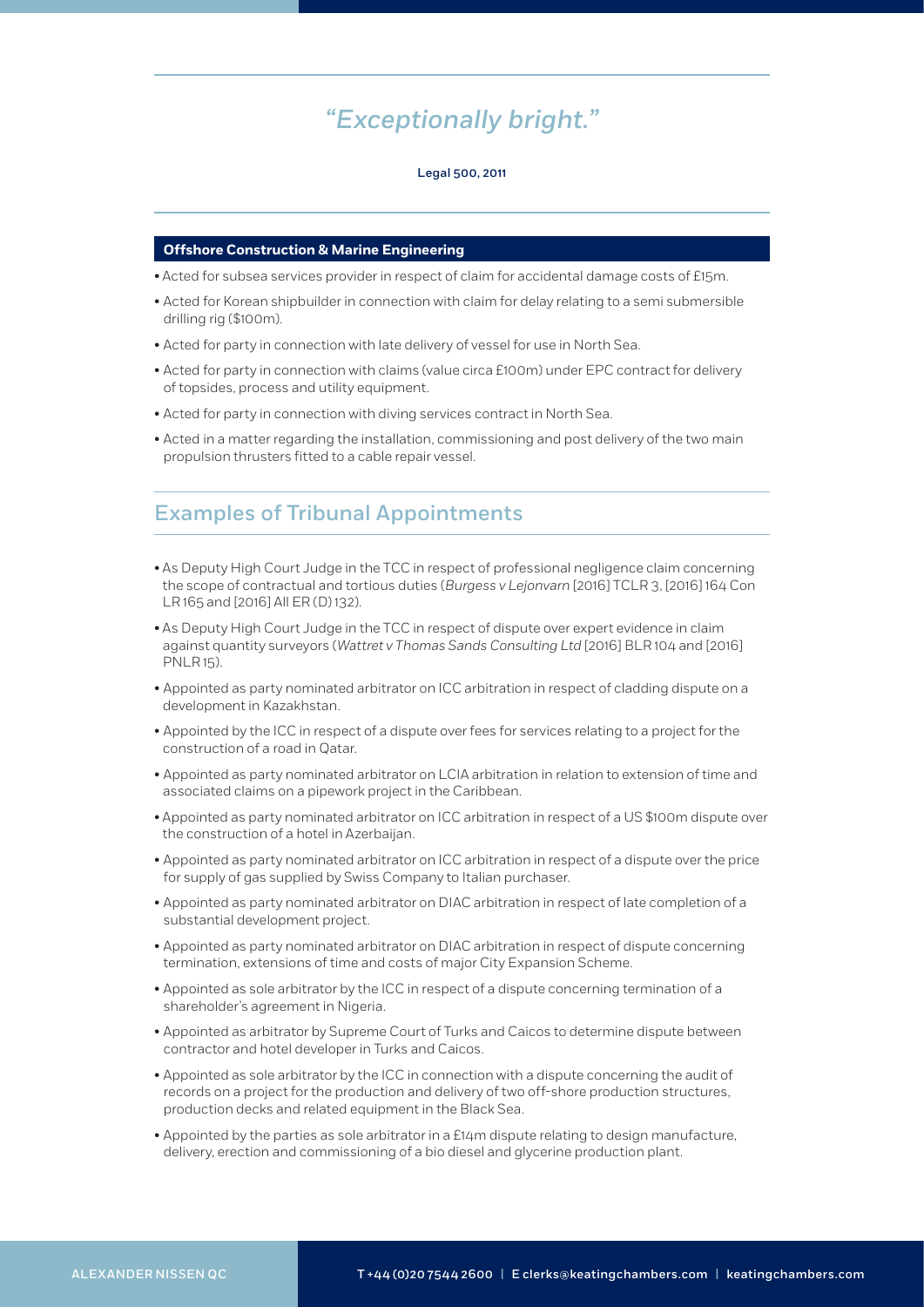- Appointed as sole arbitrator by the ICC for a US\$6m claim and counterclaim between international parties relating to a road building project in East Africa.
- Appointed as sole arbitrator on a JCT Arbitration between a contractor and hotelier relating to refurbishment works at a hotel.
- Appointed by parties as adjudicator in relation to a dispute over the value of an additional works claim for maintenance and repair of mechanical and electrical services.
- Appointed by parties as adjudicator in relation to the valuation of an omission of services provided on a long term maintenance contract.
- Appointed by parties as international adjudicator on a dispute concerning corrosion in a substantial tank used to treat water for drinking in Qatar.
- Appointed as adjudicator on dispute relating to payment, extensions of time and loss and expense.
- Appointed by parties as adjudicator in relation to a dispute over a collision involving a tube train.
- Appointed as mediator in respect of a Commercial Court dispute (\$25m) about the partial collapse of a beam on a semi-submersible drilling rig in Singapore.
- Appointed as mediator in respect of TCC litigation over the outcome of a profit share agreement on two development schemes.
- Appointed as adjudicator by the parties in a dispute over variation claim in relation to a community school PFI project.
- Appointed as adjudicator by the parties in a dispute over termination in relation to a PFI contract for the design, construction and maintenance of new accommodation for the kennelling of military dogs.
- Appointed as adjudicator by the parties in a dispute over compensation event claim in relation to contract for the demolition and new build or refurbishment of sheltered and warden supported properties under a PFI contract.
- Appointed as adjudicator by the parties in a dispute over deductions made by an Authority in relation to contract for the demolition and new build or refurbishment of sheltered and warden supported properties under a PFI contract.
- Appointed as adjudicator by the parties in a dispute over further deductions made by an Authority in relation to drainage at sheltered and warden supported properties under a PFI Contract.
- Appointed as adjudicator by the parties in a dispute over scope of contractual obligations arising out of Project Agreement for the demolition and new build or refurbishment of schools pursuant to the BSF initiative (PFI contract).
- Appointed as adjudicator by the parties in a dispute over a Compensation Event pursuant to a contract concerning a flood prevention scheme in Scotland.

### Selected Reported Cases

- *Al-Waddan Hotel Ltd v Man Enterprise Sal (Offshore)* [2015] BLR 478
- *Rendlesham Estates Plc & Ors v Barr Ltd* [2015] BLR 37, [2015] WLR 3663
- *UK Highways A55 Ltd and Others v Hyder Consulting UK Ltd and Hyder Consulting* [2013] BLR 95
- *Priory Caring Services Limited v Capita Property Services Limited* [2010] 129 Con LR 81 (CA), and [2010] EWCA Civ 226
- *William Hare Ltd v Shepherd Construction Ltd* [2010] EWCA Civ 283; [2010] BLR 358, [2010] 12 EG 96, 130 Con LR 1, [2010] CILL 2825, [2010] 22 EG 108
- *LPI (Hotels) Ltd v Technical and General Guarantee Co SA* [2010] EWHC 2049 (TCC), CILL 2926 TCC; Vol.132 Con LR 90
- *CR Reynolds Construction Ltd v Shepherd Construction Ltd* [2009] BLR 447 TCC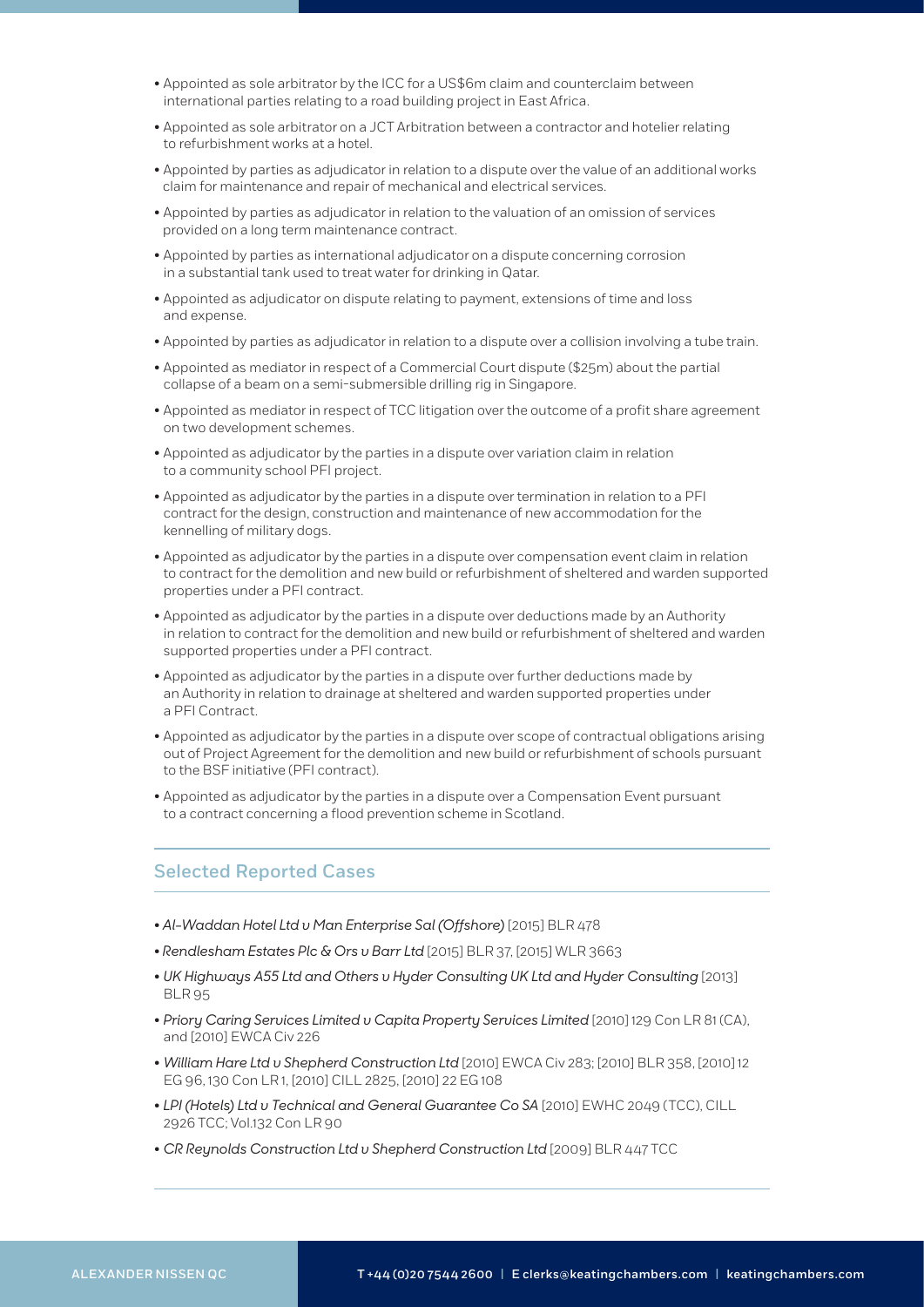- *VGC Construction Ltd v Jackson Civil Engineering Ltd* [2008] EWHC 2082, TCC, (2008) CILL 2627
- *Claymore v Nautilus Properties* [2007] BLR 452 TCC and [2007] EWHC 805 (TCC)
- *Mott MacDonald Ltd v London & Regional Properties Ltd* [2007] All ER (D) 431 TCC, [2007] CILL 2481, 113 Con LR 33 and [2007] EWHC 1055 (TCC)
- *McConnell Dowell Constructors (Aust) Pty Limited v National Grid Gas plc* [2006] EWHC 2551, ALL ER (D) 27 (TCC), BLM Vol.24 No1 TCC and [2007] BLR 92
- *L Brown & Sons v Crosby North West Homes* [2005] All ER (D) 63 TCC and [2005] EWHC 3503 (TCC)
- *Birse Construction Ltd v McCormick* (UK) Ltd [2005] EWCA Civ 940; [2005] B.L.R. 523; [2005] All E.R. (D) 366 (Jul)
- *Newfield Construction Ltd v Tomlinson* [2005] 97 Con LR 148 TCC and [2004] EWHC 3051 (TCC)
- *GPN Ltd v O2 (UK) Ltd* [2005] CILL 2285 TCC and [2004] EWHC 2494 (TCC)
- *Earl's Terrace Properties Ltd v Nilsson Design Ltd* [2004] 94 Con LR 118, [2004] BLR 273, [2007] Lloyd's Rep PN 28 and [2004] EWHC 136 (TCC)
- *RSL (South West) Ltd v Stansell Ltd* [2003] CILL 2012 TCC and [2003] EWHC 1390 (TCC)
- *Earls Terrace Properties Ltd v Waterloo Investments Ltd* [2002] CILL 1889 TCC
- *Discain Project Services Ltd v Opecprime Development Ltd* [2001] 80 Con LR 95 and [2001] BLR 285 TCC
- *ABB Power Construction Ltd v Norwest Holst Engineering Ltd* [2001] 17 Const LJ 246 and 77 Con LR 20
- *Christiani and Nielsen Ltd v The Lowry Centre Development Co. Ltd* [2000] TCLR 2 TCC
- *Demolition Services Ltd v Castle Vale Housing Action Trust Ltd* [1999] 79 Con LR 55. TCC
- *Darlington Borough Council v Wiltshire Northern Ltd* [1995] 1 WLR 68; [1995] 3 All ER 895

### Education & Professional Career

| LL.B., University of Manchester                                   | 1984 |
|-------------------------------------------------------------------|------|
| Called to the Bar (Middle Temple)                                 | 1985 |
| <b>Keating Chambers</b>                                           | 1989 |
| FCIArb                                                            | 2000 |
| <b>TECBAR Accredited Adjudicator</b>                              | 2002 |
| <b>Chartered Arbitrator</b>                                       | 2003 |
| <b>Accredited Mediator</b>                                        | 2004 |
| Queen's Counsel                                                   | 2006 |
| Recorder                                                          | 2007 |
| <b>Public Access Training</b>                                     | 2008 |
| Deputy High Court Judge (Administrative Court)                    | 2013 |
| Approved Arbitrator, Kuala Lumpur Regional Centre for Arbitration | 2014 |
| Deputy High Court Judge (TCC)                                     | 2015 |
| Vice Chairman of TECBAR                                           | 2015 |